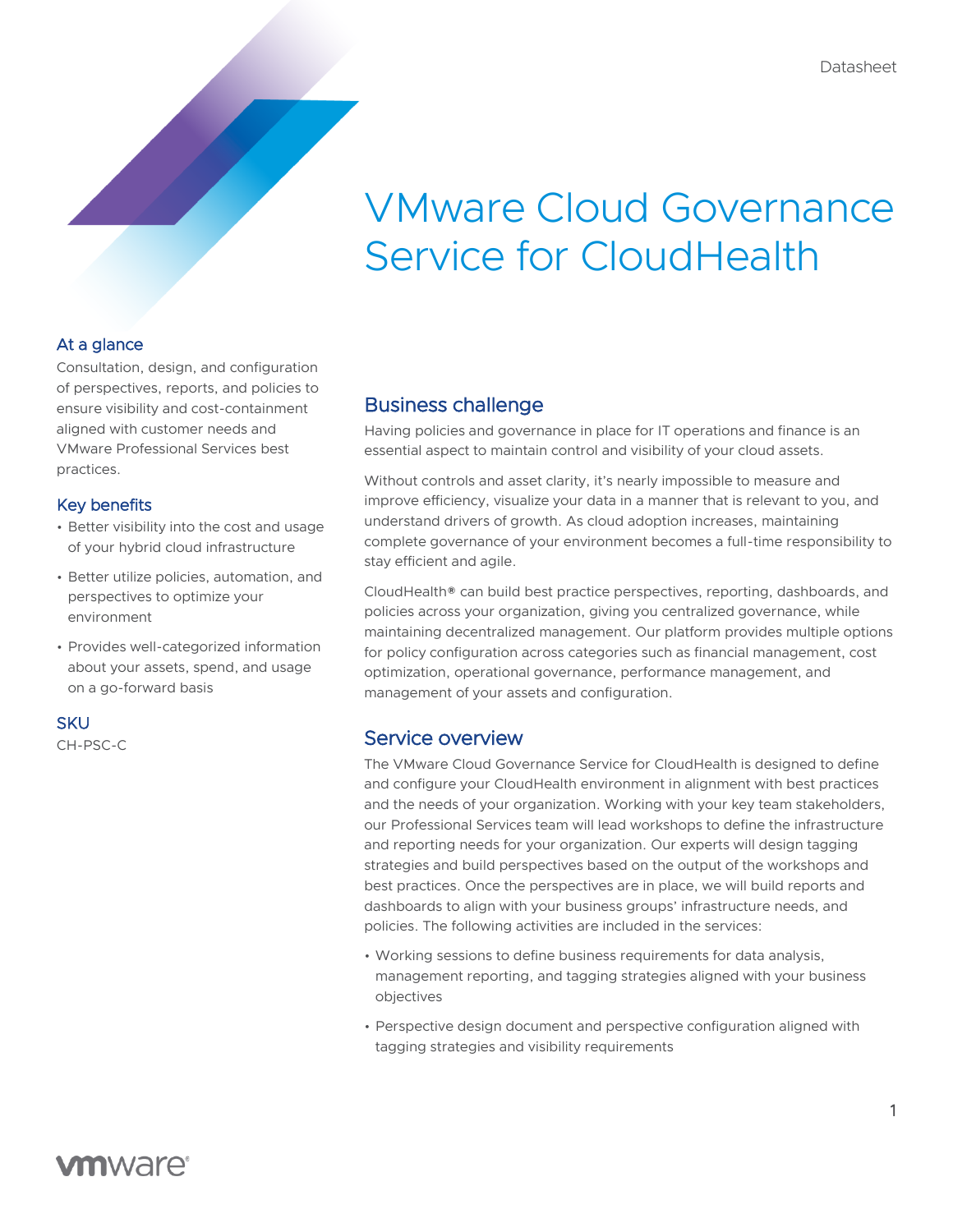- Reporting design document and report configuration aligned with your groups and stakeholders, including cost, usage, and governance reporting
- Policy design document and configuration based on centralized governance needs and objectives to simplify management

# Service delivery description and requirements

The VMware Cloud Governance Service for CloudHealth enables customers to gain better visibility into the cost and usage of their hybrid cloud infrastructure, and looks for opportunities to better utilize policies, automation, and perspectives to optimize their environment.

VMware Professional Services will work with the customer to help define, execute, and maintain a set of perspectives and reports which will provide stakeholders in operations, management, engineering, and finance with wellcategorized information about their assets, spend, and usage on a go-forward basis.

#### Service activities

Through this service, VMware Professional Services will engage in processes with the customer to:

- Conduct a workshop to define infrastructure reporting and perspective needs
- Design new tagging strategies based on reporting and perspective design that the customer can implement
- Perform initial configuration of up to 5 perspectives based on the reporting needs and best practices
- Configure up to 15 reports and 3 dashboards, aligning with business groups' infrastructure reporting needs
- Configure up to 20 policies ensuring continued adherence to strategies established

#### Service deliverables

VMware Professional Services will provide the following documents as part of this service:

- Perspective Design Document
- Reporting and Dashboard Design Document
- Policy Design Document

These deliverables will provide the detailed requirements and act as the guide and agreement between VMware Professional Services and the customer as to what specifically will be implemented.

# **vm**ware<sup>®</sup>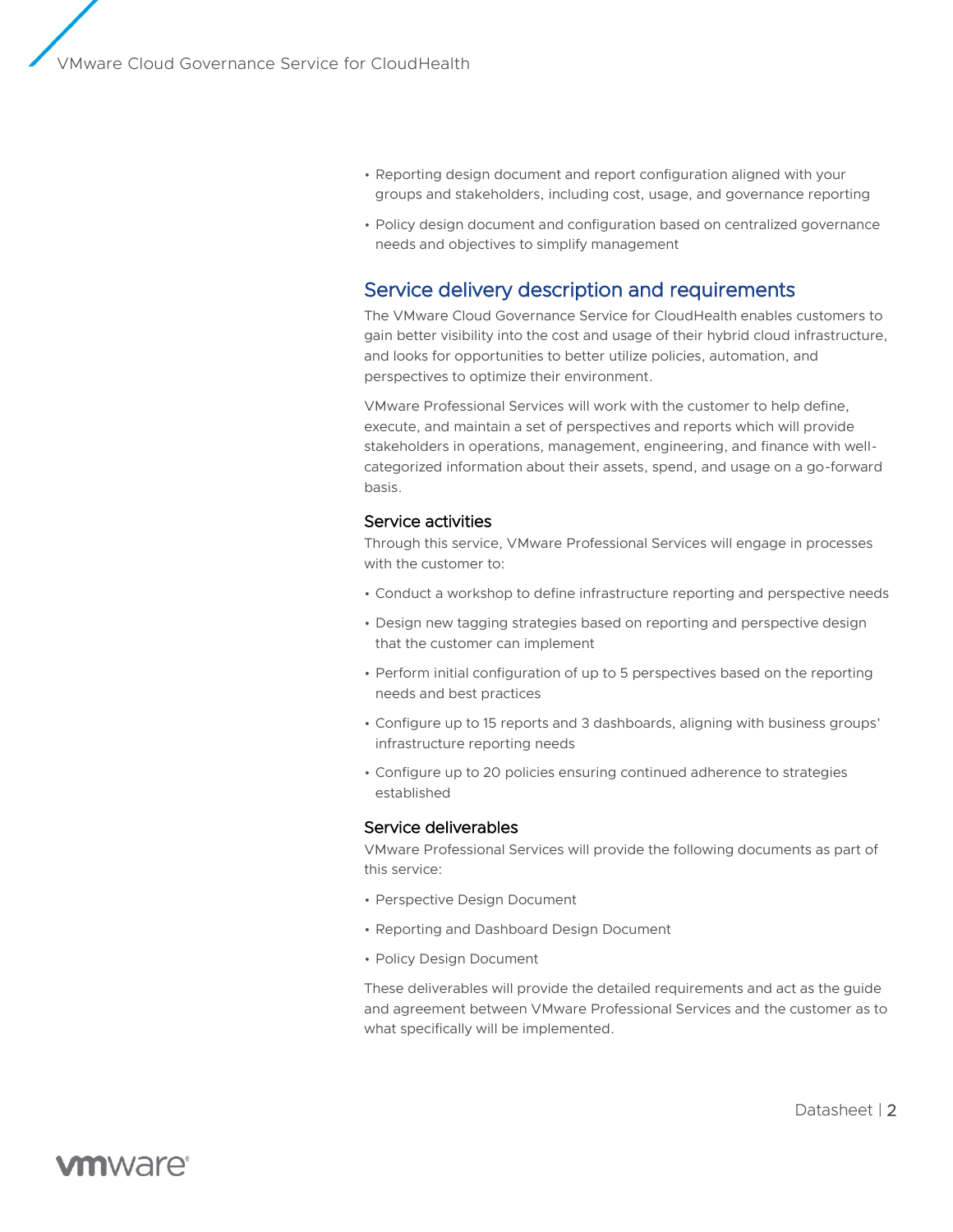VMware Cloud Governance Service for CloudHealth

## Estimated schedule

VMware estimates that the duration of this project will not exceed 12 weeks (3 Months). VMware will operate according to a schedule agreed to by both parties. Typically, services are performed during normal business hours and workdays (weekdays and non-holidays).

## Customer responsibilities

The customer is responsible for the following as part of this service:

- Attendance in meetings, such as kickoff calls, discussions, etc.
- Definition and availability of key stakeholders from various areas of the customer's business that utilize CloudHealth data.
- Execution on updates to infrastructure such as tagging, and configuration of CloudHealth beyond those explicitly addressed above, such as user accounts, loading of budgets, etc.
- The customer will be responsible for maintaining the strategies and perspectives after the engagement is complete.
- A dedicated project manager enabled to make decisions and provide the VMware Professional Services team with the information necessary to complete the work as described in this datasheet.
- A project sponsor to act as a point of escalation.
- The customer will be available and respond in a timely manner for any deliverables and feedback.

#### **Assumptions**

- Expected deliverables will be communicated to the customer within a mutually agreed upon timeframe to ensure quality and timeline are not jeopardized.
- Any remedial asset allocation and tagging of historical assets is considered out of scope.
- Any reports and policies required can be configured within the CloudHealth platform and do not require additional development.
- Any work not expressly stated in this datasheet is considered out of scope.

# **vm**ware<sup>®</sup>